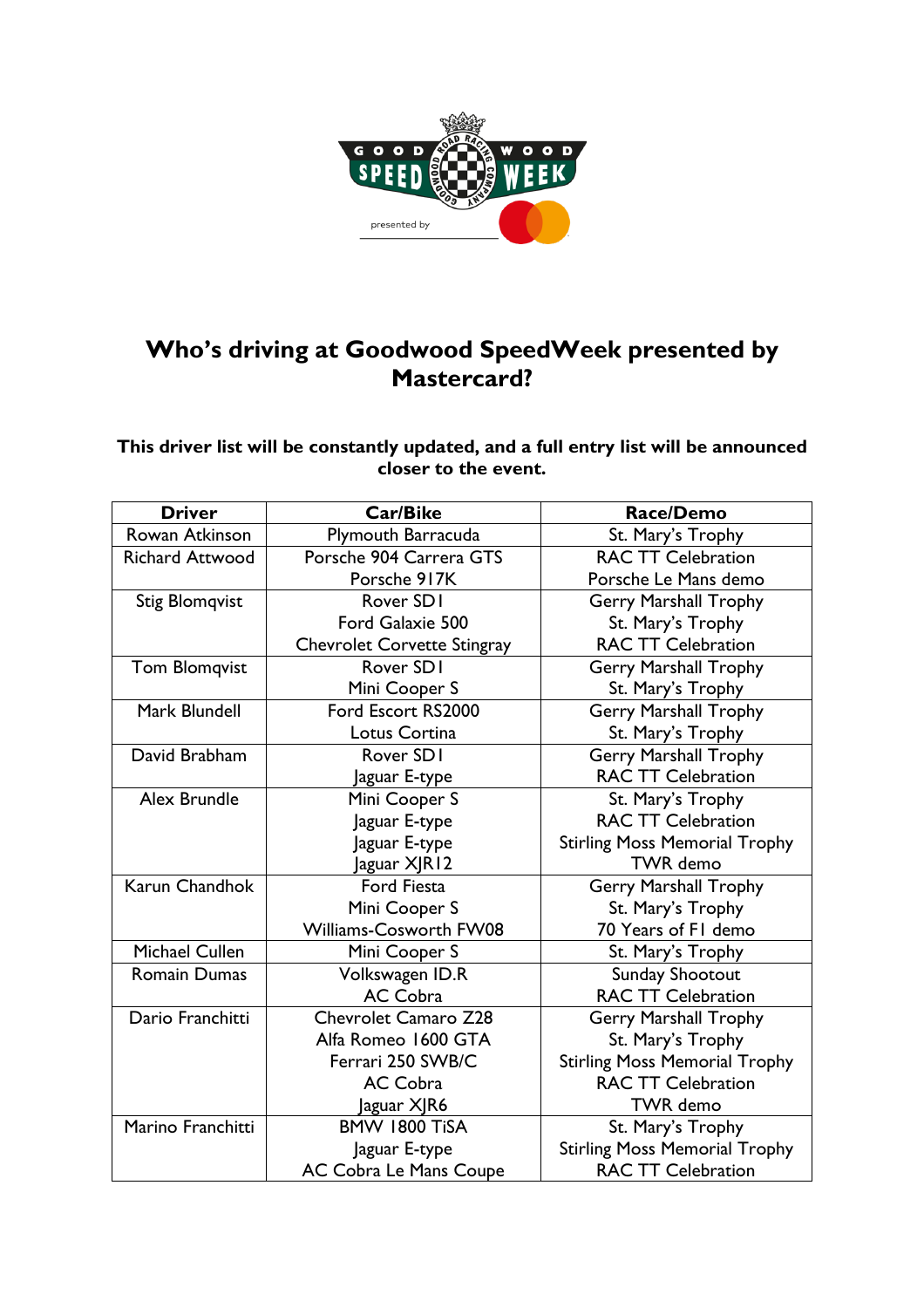| Cont.                 | Maserati Tipo 61 'Birdcage'                              | Lavant Cup                           |
|-----------------------|----------------------------------------------------------|--------------------------------------|
| Jack Goff             | Rolls-Royce Wraith Black Badge                           | Sunday Shootout                      |
| <b>Stuart Graham</b>  | Ford Capri                                               | <b>Gerry Marshall Trophy</b>         |
|                       | Jaguar MkII                                              | St. Mary's Trophy                    |
|                       | Porsche 904 Carrera GTS                                  | <b>RAC TT Celebration</b>            |
| <b>Chris Harris</b>   | Porsche (model TBC)                                      | Porsche Le Mans demo                 |
|                       | <b>Triumph Dolomite Sprint</b>                           | <b>Gerry Marshall Trophy</b>         |
| Tim harvey            | Mini Cooper S                                            | St. Mary's Trophy                    |
|                       | Mini 1275GT                                              | <b>Gerry Marshall Trophy</b>         |
| Jake Hill             | Nissan Skyline GT-R                                      | Sunday Shootout                      |
| Rob Huff              | Mini Cooper S                                            | St. Mary's Trophy                    |
|                       | Ford Capri                                               | <b>Gerry Marshall Trophy</b>         |
|                       | Jaguar E-type                                            | <b>RAC TT Celebration</b>            |
|                       | Jaguar E-type                                            | <b>Stirling Moss Memorial Trophy</b> |
| <b>Ross Hyett</b>     | Jaguar Mkll                                              | St. Mary's Trophy                    |
| Tom Ingram            | <b>Toyota Corolla BTCC</b>                               | Sunday Shootout                      |
|                       | Chevrolet Corvette Stingray                              | <b>RAC TT Celebration</b>            |
|                       | Toyota Supra GT4                                         | <b>GR Challenge</b>                  |
| Neel Jani             | Rover SD1                                                | <b>Gerry Marshall Trophy</b>         |
|                       | Porsche 904 Carrera GTS                                  | <b>RAC TT Celebration</b>            |
|                       | Porsche 911 GT1-98                                       | Porsche Le Mans demo                 |
|                       | Porsche 919 Hybrid                                       | Porsche Le Mans demo                 |
| Ed Jones              | AC Cobra                                                 | <b>RAC TT Celebration</b>            |
| Andrew Jordan         | Mini 1275GT                                              | Gerry Marshall Trophy                |
|                       | <b>AC Cobra</b>                                          | <b>RAC TT Celebration</b>            |
|                       | Lotus Cortina                                            | St. Mary's Trophy                    |
| Mike Jordan           | Ford Capri                                               | <b>Gerry Marshall Trophy</b>         |
|                       | Lotus Cortina                                            | St. Mary's Trophy                    |
|                       | <b>TVR Griffith</b>                                      | <b>RAC TT Celebration</b>            |
| Reema Juffali         | Porsche 911 Turbo S                                      | Sunday Shootout                      |
| <b>Tom Kristensen</b> | Lamborghini Aventador SVJ<br><b>Chevrolet Camaro Z28</b> | Sunday Shootout                      |
|                       | Lotus Cortina                                            | <b>Gerry Marshall Trophy</b>         |
|                       | Audi R8 LMS                                              | St. Mary's Trophy                    |
|                       | Porsche WSC-95                                           | Sunday Shootout<br>Sunday Shootout   |
|                       | Audi R8 Green Hell                                       | Michelin Supercar Run                |
| Andre Lotterer        | Ford Galaxie 500                                         | St. Mary's Trophy                    |
|                       | <b>Ford Mustang Boss</b>                                 | <b>Gerry Marshall Trophy</b>         |
|                       | Lister-Jaguar Coupe                                      | <b>RAC TT Celebration</b>            |
|                       | Porsche 919 Hybrid                                       | Porsche Le Mans demo                 |
| Jochen Mass           | Alfa Romeo Giulia Sprint                                 | St. Mary's Trophy                    |
|                       | Jaguar E-type FHC                                        | <b>RAC TT Celebration</b>            |
|                       | Mercedes-Benz 300SL Gullwing                             | Lavant Cup                           |
| Richard Meaden        | Mini Countryman                                          | St. Mary's Trophy                    |
|                       | Mini Clubman Estate                                      | <b>Gerry Marshall Trophy</b>         |
|                       | <b>TVR Grantura MkIII</b>                                | <b>Stirling Moss Memorial Trophy</b> |
| Cont.                 | Porsche 936/81                                           | Porsche Le Mans demo                 |
| Nicolas Minassian     | <b>BMW 530i</b>                                          | <b>Gerry Marshall Trophy</b>         |
|                       | Studebaker Lark Daytona                                  | St. Mary's Trophy                    |